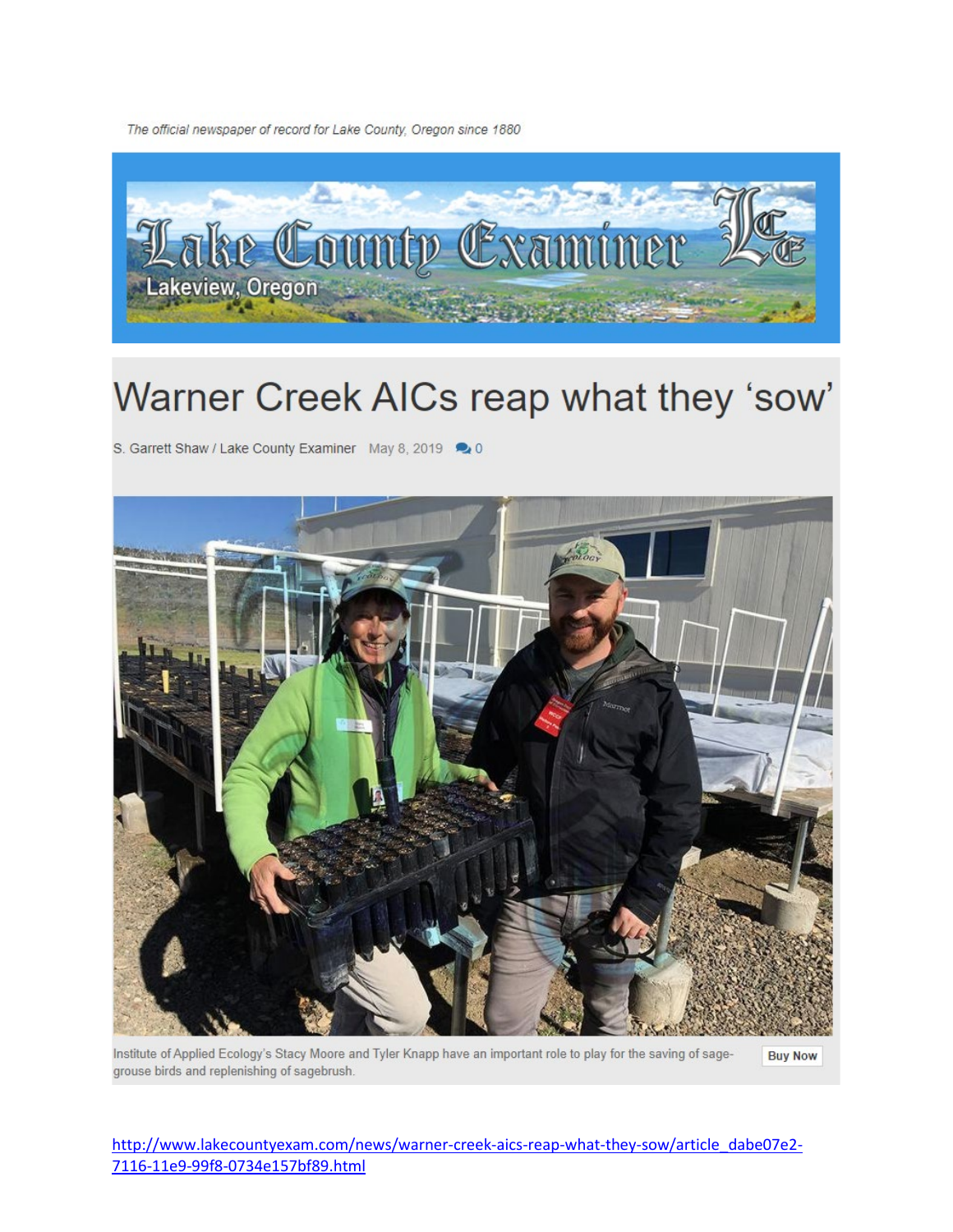In an attempt to help save the greater sage-grouse bird nearing the endangered species list that has depleted from 16 million to 200-500,000 today, the Institute of Applied Ecology (IAE) out of Corvalis has been heading up the Sagebrush in Prisons Project, a part of the Sustainability in Prisons Project.

The environmental partnership with IAE, the Department of Corrections and the Bureau of Land Management (BLM) is focused on redeveloping sagebrush, which the sagegrouse use for every phase of its life.

"They're considered an iconic species of the landscape," said IAE's Program Dir. Stacy Moore.

The program is funded by the BLM and has been taking place at Warner Creek Correctional Facility for the last four years. Down the road the sagebrush is planted by the local BLM department on wildfire burns to reestablish the wildlife area. So how does the program with the Adults in Custody (AICs) work?

First, the AICs mix the soil peat with vermiculite and perlite to create a "soil mixture". Then they fill conetainers with water and the mixture and carefully insert five minuscule sagebrush seeds in each cone. Finally, the AICs cover the conetainers with a plant fabric. In four days, the plants start to germinate and along the way a four-person sagebrush team water the plants seven days a week. About a month later they fertilize the sagebrush and then end up transporting the plants to the BLM who carry out the replanting.

"Sometimes a crew of AICs will go out with the BLM to plant them and that brings the program full circle," said Moore.

The AICs "sow" as the term goes, nearly 32,000 sage and bitter brush plants. One of the solidifying reasons behind the sagebrush is the focus on changing the damaged habitat and bringing down the increase in wildfires due to cheatgrass and the introduction of other invasive species.